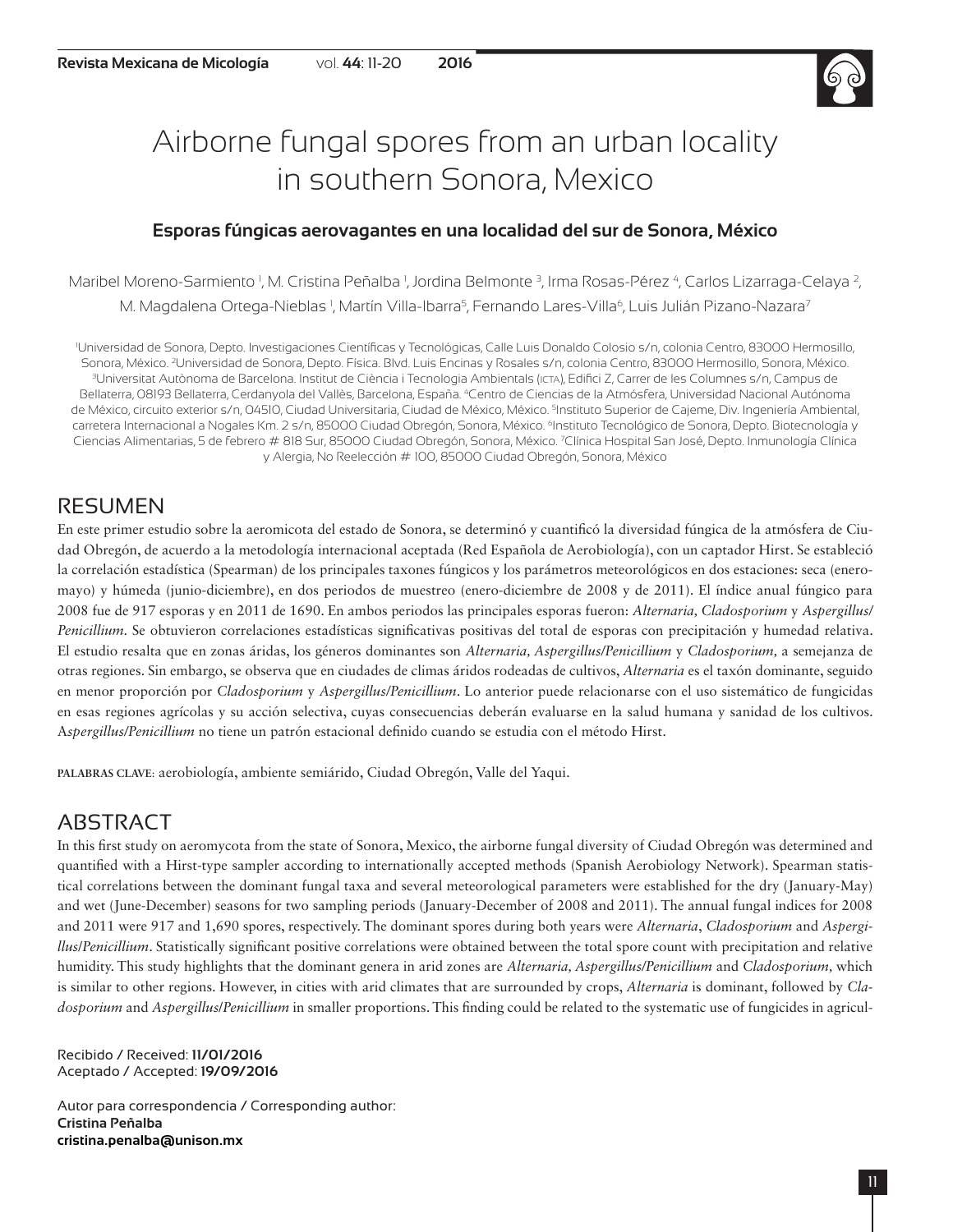tural regions and the selective effect of these agrochemicals. The consequences of fungicide use on human and crop health must be evaluated. A*spergillus*/*Penicillium* does not exhibit a seasonal pattern when studied using the Hirst method.

**KEYWORDS**: aerobiology, Ciudad Obregón, semiarid environment, Yaqui Valley.

## INTRODUCTION

Fungi are the most abundant microorganisms in the air because they are present in all habitats (Rojas *et al*., 2007), and they can originate from various sources related to human activity such as livestock husbandry, fermentation processes, industrial and agricultural activities, and waste management as well as biological processes that occur in nature (Rosas *et al*., 1996; Hammed and Awad, 2004). Because of their size and morphology, spores propagate and disperse readily in the air; some concentrations can cause respiratory allergies in humans. In Mexico City, 42% of medical consultations are related to some type of allergy (López-Pérez *et al*., 2009). D'Amato *et al*. (1997) indicate that the primary fungal spores that trigger respiratory allergic reactions in Europe are *Alternaria* and *Cladosporium*, which are the most abundant fungi in indoor and outdoor environments (Pontón *et al*., 2002; Aira *et al*., 2006). The most common and abundant airborne fungal spores reported for Mexico City are *Cladosporium*, *Aspergillus*, *Alternaria*, *Ulocladium*, *Geotrichum*, *Penicillium* and *Physarum* (Rosas *et al*., 1990; Ríos-Yuil *et al*., 2012). However, the different spore taxa that are present in the air, their concentrations, and their propagation directly depend on the geographic region, the meteorological parameters and climatic conditions, the land use and vegetation type of each locality, and the air pollution level (Hammed and Awad, 2004; Ponce-Caballero *et al*., 2010).

Sonora is a northwestern state in Mexico. It is the second largest state, and it exhibits 24 different types of weather (from very dry and warm, particularly at the northwestern part of the state, to semi-cold subhumid in the elevated regions of the Sierra Madre Occidental, to the east), and it primarily hosts 7 types of vegetation (desertscrub, thornscrub, grassland, oak forest, pine and oak forest, conifer forest, and tropical deciduous forest), with desertscrub being the most dominant (Brito-Castillo *et al*., 2010; Felger *et al*., 2001). This diversity of environments and the large size of the state provide high potential for fungal diversity (Esqueda *et al*., 2010). Agriculture is an important economic activity of this state, and there is evidence that rural agricultural areas have the highest concentrations of fungal allergens (Adhikari *et al*., 2004). The Yaqui Valley is in the southern part of Sonora, and agriculture is one of the predominant economic activities. The Yaqui Valley houses the second-most populated city of the state, namely Ciudad Obregón, with more than 400,000 inhabitants (INEGI, 2010). Within this context, it is important to identify the aerobiological particles (fungi) and to define their allergenic potential, considering that at least 20% of the Sonoran population suffers from some type of allergy (Monteverde, 2015). In this first study on the aeromycota of Sonora, the airborne fungal diversity of Ciudad Obregón will be determined and quantified in two periods: January-December 2008 and 2011 (two contrasting years in terms of precipitation and winter temperature), and its correlation with different meteorological parameters will be established.

## MATERIALS AND METHODS

Ciudad Obregón is located at 27° 29' N, 109° 56' W, and 40 meters above sea level (Figure 1). Its primary economic activities are livestock farming and agriculture, mostly through the cultivation of wheat, corn, sorghum, cotton, and vegetables, on an area of 4,500 km2 (Yaqui Valley).

The weather is hot and arid and is classified as BW (h') w (e'), according to the Köppen climate classification (García, 1973). The mean annual temperature is 23°C, with a maximum of up to 45°C in August and a minimum of 6°C in December. The average relative humidity is 60%, with a minimum of 32% and a maximum of 87% (Agroson, 2014). Precipitation is concentrated during the following two periods: 70% between July and September and 30% between December and January, with an annual average of 350 mm (INEGI, 2005); during our study, precipitation began in mid-June and lasted until December.

Sampling was performed with a Burkard 7-Day Recording Volumetric Spore Sampler (Hirst-type) that was located on the roof of building 500 (10 m elevation) at the Sonora Institute of Technology (main campus) during two periods: from January to December of 2008 and 2011. All samples were analyzed according to the protocols from the Spanish Aerobiology Network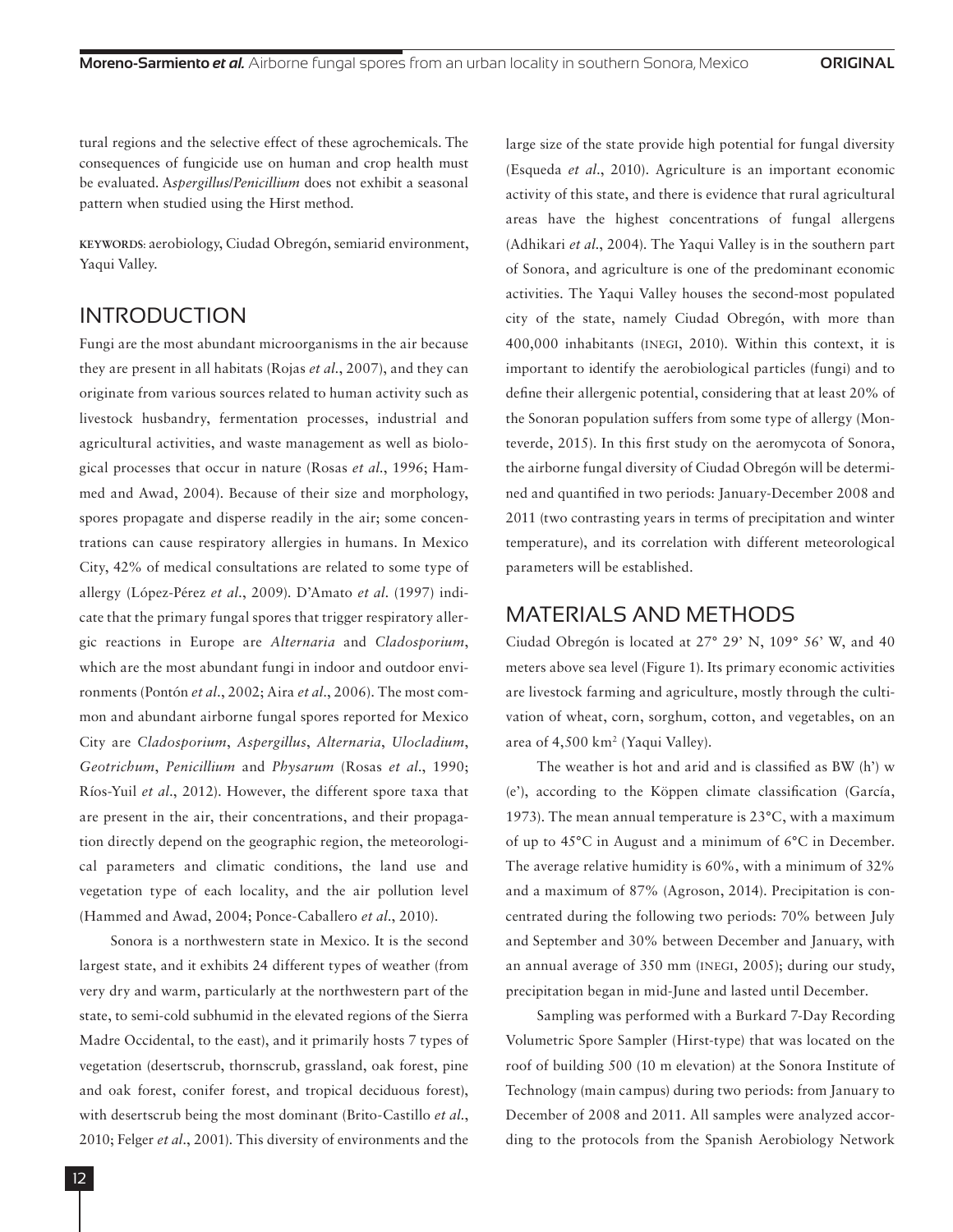



Figure 1. Location of the study site: Ciudad Obregón, Sonora, Mexico.

(Galán *et al*., 2007) by performing four horizontal sweeps for the identification and quantification of fungal spores. Daily concentrations of fungal spores were calculated by multiplying the daily number of spores by a correction factor (0.54) and expressed in fungal spores/ $m<sup>3</sup>$ , and the monthly fungal indices were calculated by adding the daily spore concentrations and expressed in fungal spores. The correction factor was obtained considering the air suction volume of the sampler and the microscope field of view (Galán *et al*., 2007). To calculate this factor, the total daily sampled surface was divided by the analized surface and by the daily suction volume. Photo galleries of various collections were used for identification as follows: AeroUEX Aerobiological Information in Extremadura (www.aerouex.es), CEI Labs (www.ceilabs.com) and Ochsner Healthcare With Peace of Mind (www.ochsner.org).

Monthly meteorological data from the Network of Meteorological Stations of Sonora (Agroson, 2014) were obtained for 2008 and 2011. Statistical corrections were performed with Sigma Plot 11.0 (Spearman Rank Order Correlation with 95% confidence) between the monthly indices of the most representative fungal spores and the monthly values of the meteorological parameters (average temperature, maximum temperature, minimum temperature, average relative humidity, maximum relative humidity, minimum relative humidity, precipitation, wind speed, maximum wind speed, average solar radiation, and maximum solar radiation) by accounting for two seasons, namely the dry season (January to May) and the wet season (June to December) during both sampling periods.

#### RESULTS

The total annual fungal content for 2008 was 917 fungal spores, with maxima occurring in April, July and October. For 2011, the annual total was 1,690 spores, and the peaks were recorded in March, July, August and December, reaching monthly indices of up to 200 spores (Figure 2).



Figure 2. Annual dynamics of fungal spores in the atmosphere of Ciudad Obregón, Sonora, Mexico.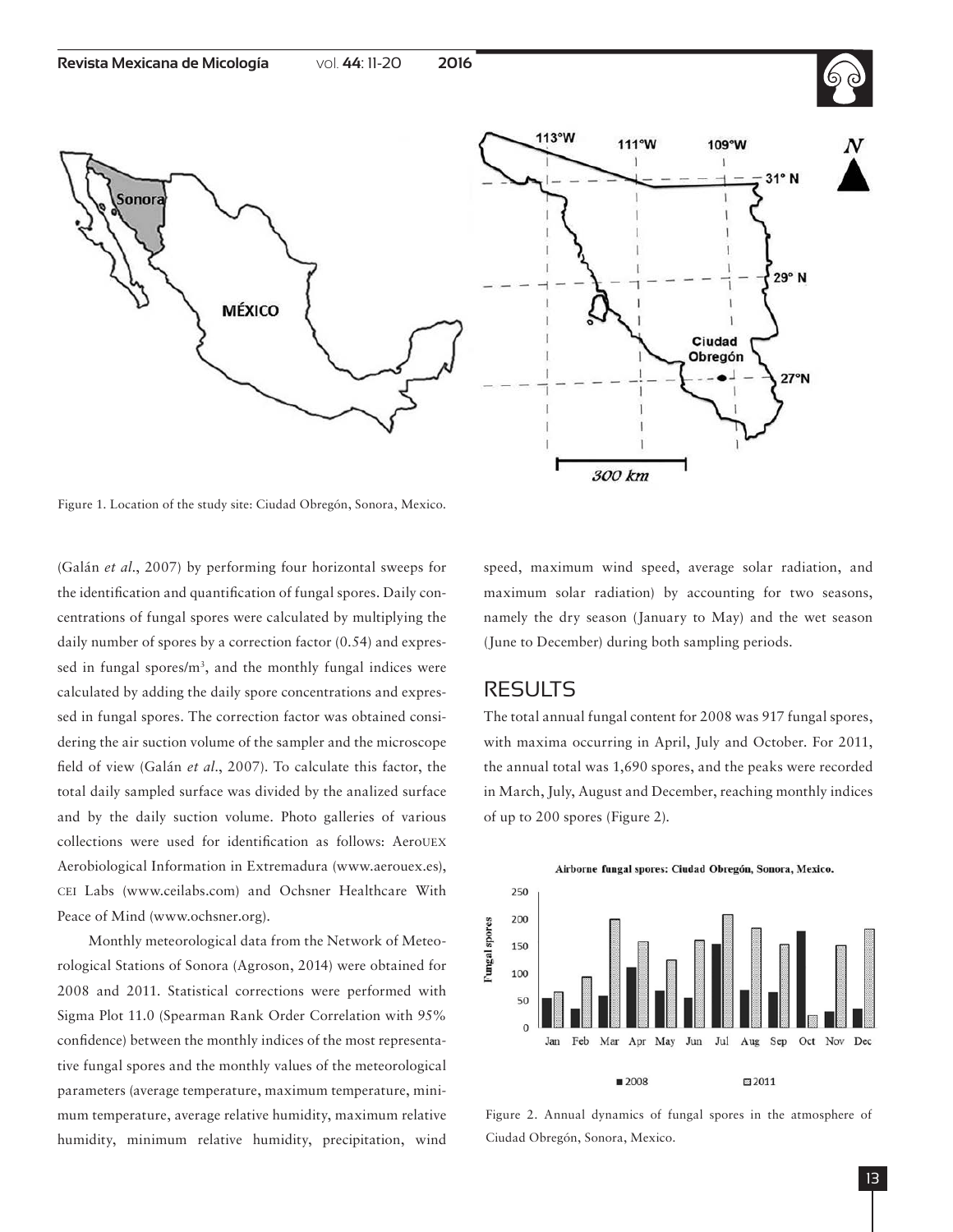A total of 27 fungal types were found. Most genera represented 0.5 to 0.79% of the annual total, as the following: *Beltrania, Bispora, Botrytis, Cerebella, Chaetomium, Epicoccum, Erysiphe, Phoma, Pleospora, Talaromyces, Torula, Ulocladium*, *Venturia,* and other ascospores (Div. Ascomycota), as well as *Boletus* and *Coprinus* (Div. Basidiomycota). *Aureobasidium, Memnoniella* and *Nigrospora* (Div. Ascomycota), and *Rhizopus* (Div. Zygomycota) had values of 1 to 2.5% of the annual total. Table 1 only shows the most representative spores, and the analysis only emphasizes these genera (*Alternaria, Cladosporium* and *Aspergillus*/*Penicillium,* Div. Ascomycota) by virtue of being the most abundant genera relative to the rest of the fungal content (likewise, other studies show that these three types are very abundant in indoor and outdoor environments), and because of their importance as allergic response triggers (De Ana *et al*., 2006; Damialis *et al*., 2015). Also included in Table 1 are *Curvularia, Fusarium* (Div. Ascomycota) and *Mucor* (Div. Zygomycota)*,* representing 1 to 2%, and *Drechslera* (Div. Ascomycota) with 4 to 5% of the annual total.

Table 1. Most representative fungal spores in the atmosphere of Ciudad Obregón, Sonora, Mexico in 2008 and 2011

| Genera                  | 2008 (%)       | 2011 (%) |  |  |
|-------------------------|----------------|----------|--|--|
| Alternaria              | 46             | 38       |  |  |
| Aspergillus/Penicillium | 13             | 13       |  |  |
| Cladosporium            | 10             | 23       |  |  |
| Curvularia              | 2              | 2        |  |  |
| Drechslera              | 4              | 5        |  |  |
| Fusarium                | 1              | 1        |  |  |
| Mucor                   | $\overline{2}$ | 1        |  |  |
| Others                  | 19             | 16       |  |  |
| Undetermined            | З              |          |  |  |

Figure 3 shows the daily fungal spore concentrations from 2008 and 2011 for the most abundant genera. *Alternaria* was present at all times during the entire year, with a maximum daily concentration on July 25, 2008 of 33 spores/m<sup>3</sup>, and a



Figure 3. Daily dynamics of the most representative fungal spores in the atmosphere of Ciudad Obregón, Sonora, Mexico.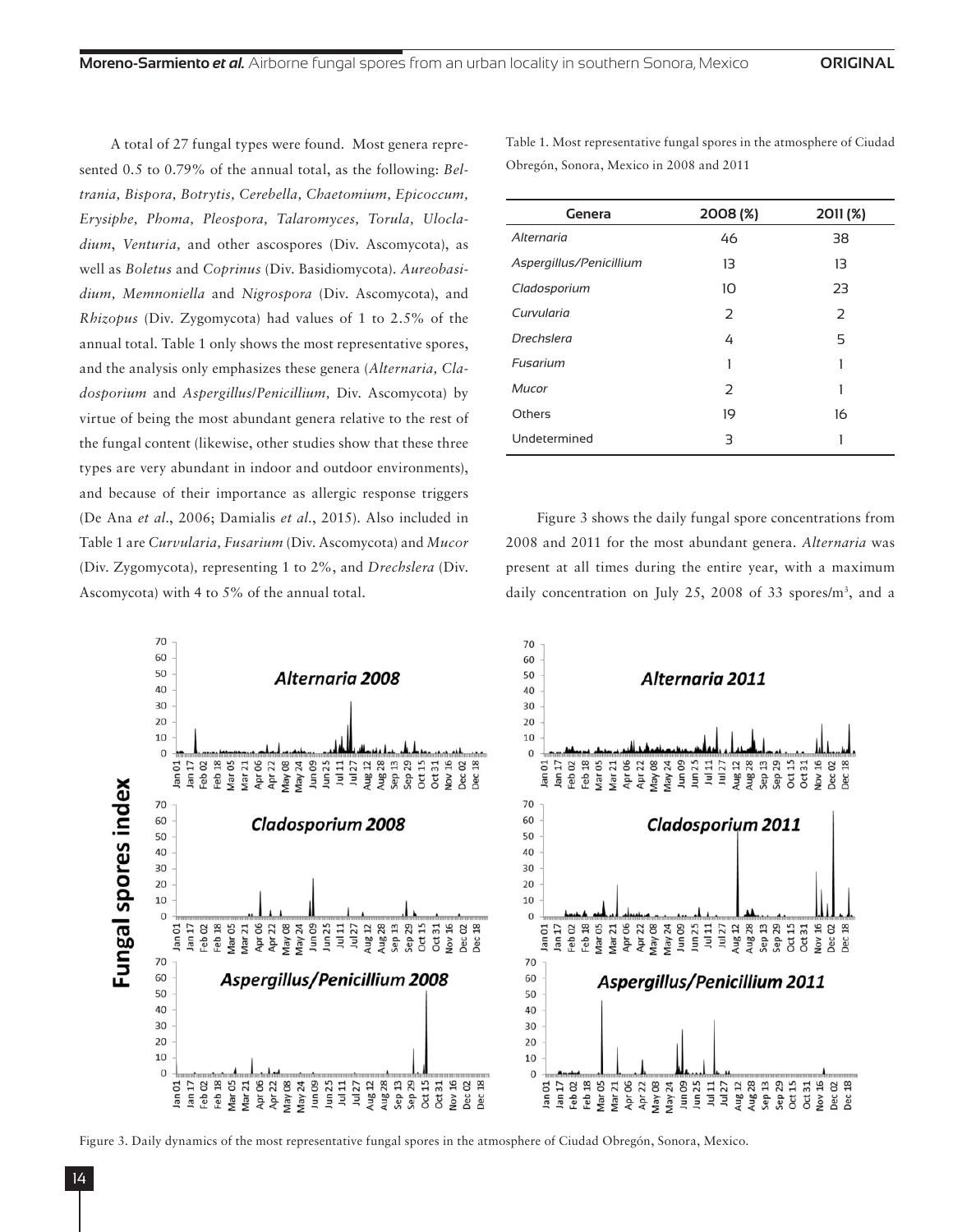

second maximum on January 24 (18 spores/m<sup>3</sup>). In 2011, the maximum concentrations of *Alternaria* occurred during the wet season, as for 2008, but at lower concentrations; the following maximum daily values are exhibited: November 22 and December 24 (19 spores/m3 ), July 22 (17 spores/m3 ), September 2 (16 spores/m<sup>3</sup>), and August 9 (13 spores/m<sup>3</sup>).

Unlike *Alternaria*, the presence of *Cladosporium* in the air from Ciudad Obregón was not homogeneous. The maximum concentrations of *Cladosporium* for 2008 were registered during both wet and dry seasons, on June 10 (24 spores/m<sup>3</sup>), April 9 (16 spores/m<sup>3</sup>) and September 27 (10 spores/m<sup>3</sup>). The concentrations were higher in 2011 than they were in 2008, and the highest concentration was observed during the wet season (Figures 3 and 4), with maximum concentrations occurring on December 6 (66 spores/m<sup>3</sup>), August 16 (54 spores/m<sup>3</sup>) and November 16 (28 spores/m<sup>3</sup>), and secondarily during the dry season on March 28 (20 spores/m<sup>3</sup>).

The presence of *Aspergillus*/*Penicillium* was also discontinuous throughout the year. This spore type was present in 2008, especially in the mid-wet season, exhibiting a maximum concentration (52 spores/ $m^3$ ) on October 19, as well as during the spring at low concentrations. Conversely, in 2011, the maximum concentration occurred during the dry season on March 8 (46 spores/ m<sup>3</sup>). The next two maxima occurred on June 18 (28 spores/m<sup>3</sup>) and at the beginning of the wet season on July 17 (34 spores/ $m<sup>3</sup>$ ).

The meteorological parameters for 2008 and 2011 are shown in Figure 4. In 2008, the rain started mainly in mid-June and ended at the beginning of November (386 mm of annual precipitation), but it is important to note that a minimum volume was recorded for January, and that, at the end of the previous year, in December of 2007, 50 mm of precipitation were recorded. By contrast, the annual precipitation in 2011 was only 140 mm. In 2008, the maximum daily temperature was recorded on June 29 (41.7°C) and the minimum daily tem-



Figure 4. Monthly meteorological parameters at Ciudad Obregón, Sonora. Mexico. January – December 2008 and 2011.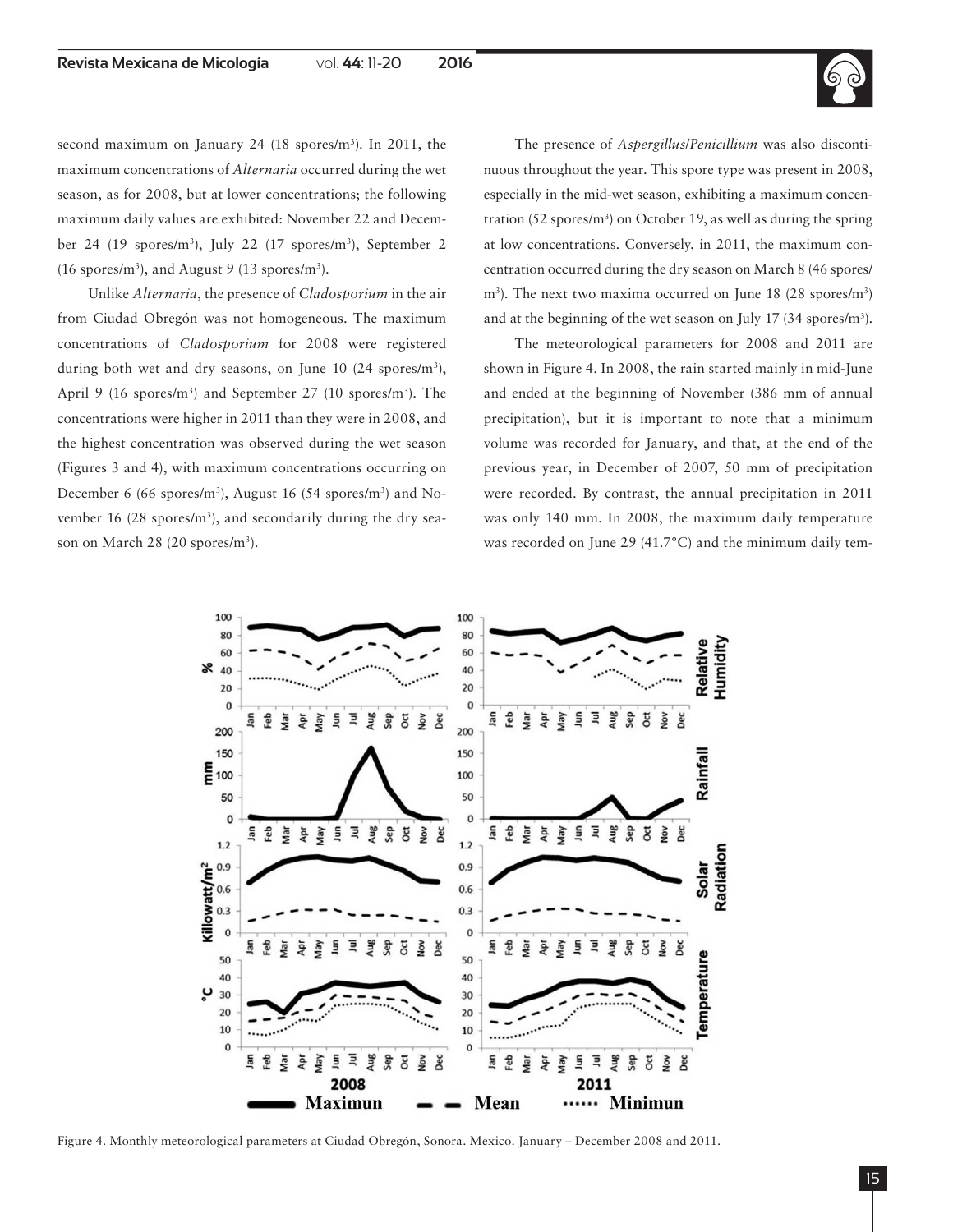perature on January 21 (2.7°C). Relative humidity maximum was 100% on January 30, while the minimum was 7% on May 11; this same day recorded the maximum solar radiation. In 2011, the maximum daily temperature was recorded on two consecutive days: September 18 and 19 (41.4°C), while the minimum temperature was on February 03 (-1.8°C). Relative humidity maximum was recorded on April 04, November 14 and November 17 (95%), while the relative humidity minimum occurred on July 15 (7%). Solar radiation daily maximum was recorded on August 07.

The fungal monthly indices of *Alternaria*, *Cladosporium* and *Aspergillus-Penicillium* were analyzed in conjunction with the monthly averages of meteorological parameters (Table 2). The results show different correlation patterns for the two study years and for the three fungal types. *Aspergillus/Penicillium* spores show mainly low and not significant correlations with most meteorological parameters. On the other hand, for total spores, *Cladosporium* and *Aspergillus/Penicillium*, the data show overall positive correlations with the temperature and solar radiation (except for *Cladosporium* during the wet season 2011). High correlations were obtained, although they are not always significant (Table 2).

Concerning *Alternaria* and *Cladosporium,* they both show opposite correlations with relative humidity and rain during dry and wet seasons. Both taxa are negatively correlated with humidity and precipitation during the dry season, while correlation is positive during the wet season. Correlation values are not always significant, as shown in Table 2, but they are consistent.

#### **DISCUSSION**

The annual spore index observed for 2011 is almost twice as large as the index that was registered for 2008. However, the annual fungal index for 2011 (under 2000 spores) is still low, so both annual indices are low compared to other sites. In other

Table 2. Spearman Rank Order Correlation (\*P<0.05). Monthly fungal spore indices and monthly meteorological parameters in 2008 and 2011, for Ciudad Obregón, Sonora, Mexico

| 2008               |   | Rain     | Temp.    | Temp.    | Temp.    | <b>RH</b> | <b>RH</b> | <b>RH</b> | <b>WS</b> | <b>WS</b> | <b>SR</b> | <b>SR</b> |
|--------------------|---|----------|----------|----------|----------|-----------|-----------|-----------|-----------|-----------|-----------|-----------|
|                    |   |          | Max.     | Mean     | Min      | Max.      | Mean      | Min.      | Max.      | Mean      | Max.      | Mean      |
| Total spores       | a | $-0.667$ | 0.800    | 0.800    | 0.872    | $-0.900$  | $-0.800$  | $-0.800$  | 0.791     | 0.308     | 0.900     | 0.900     |
|                    | ь | $0.714*$ | 0.670    | 0.473    | 0.582    | 0.143     | 0.000     | 0.107     | 0.206     | 0.074     | 0.429     | 0.286     |
| Alternaria         | a | $-0.395$ | 0.564    | 0.564    | 0.711    | $-0.410$  | $-0.564$  | $-0.564$  | 0.649     | $-0.026$  | 0.410     | 0.410     |
|                    | ь | $0.929*$ | 0.473    | 0.670    | $0.837*$ | 0.607     | 0.536     | 0.536     | 0.356     | 0.074     | 0.571     | 0.357     |
| Cladosporium       | a | $-0.676$ | 0.791    | 0.791    | 0.811    | $-0.949*$ | $-0.791$  | $-0.791$  | 0.750     | 0.460     | $0.949*$  | $0.949*$  |
|                    | b | 0.143    | $0.867*$ | 0.571    | 0.273    | $-0.286$  | $-0.214$  | $-0.214$  | 0.449     | O.111     | 0.357     | $0.821*$  |
| <b>Aspergillus</b> | a | 0.564    | $-0.200$ | $-0.200$ | $-0.051$ | 0.100     | 0.200     | 0.200     | 0.052     | 0.205     | $-0.100$  | $-0.100$  |
| Penicillium        | ь | 0.243    | $0.867*$ | 0.351    | 0.171    | $-0.112$  | $-0.206$  | $-0.262$  | 0.049     | $-0.214$  | 0.094     | 0.487     |
| 2011               |   |          |          |          |          |           |           |           |           |           |           |           |
| Total spores       | a | $-0.707$ | 0.600    | 0.564    | 0.632    | $-0.359$  | $-0.667$  | $-0.600$  | 0.359     | 0.410     | 0.700     | 0.600     |
|                    | b | 0.523    | 0.109    | 0.445    | 0.559    | 0.721     | $0.786*$  | $0.739*$  | 0.036     | 0.225     | 0.607     | 0.429     |
| Alternaria         | a | $-0.707$ | 1.000*   | $0.975*$ | $0.949*$ | $-0.667$  | $-0.975*$ | $-1.000*$ | 0.872     | 0.410     | 0.900     | $1.000*$  |
|                    | b | 0.162    | 0.673    | $0.815*$ | $0.793*$ | 0.523     | $0.786*$  | $0.775*$  | 0.527     | 0.318     | $0.750*$  | 0.607     |
| Cladosporium       | a | $-0.707$ | 0.300    | 0.205    | 0.316    | $-0.205$  | $-0.359$  | $-0.300$  | 0.205     | 0.564     | 0.500     | 0.300     |
|                    | Ь | $0.919*$ | $-0.546$ | $-0.222$ | $-0.198$ | $0.847*$  | 0.571     | 0.541     | $-0.655$  | 0.206     | $-0.321$  | $-0.500$  |
| Aspergillus        | a | 0.000    | $-0.200$ | $-0.154$ | 0.000    | 0.462     | 0.154     | 0.200     | $-0.359$  | 0.103     | 0.100     | $-0.200$  |
| Penicillium        | Ь | $-0.056$ | 0.302    | 0.385    | 0.505    | $-0.037$  | 0.185     | 0.224     | 0.321     | 0.233     | 0.704     | $0.815*$  |

a: Dry season, b: Rainy season, Temp: Temperature, RH: Relative Humidity, WS: Wind Speed, SR: Solar Radiation, Max: Maximum, Min: Minimun.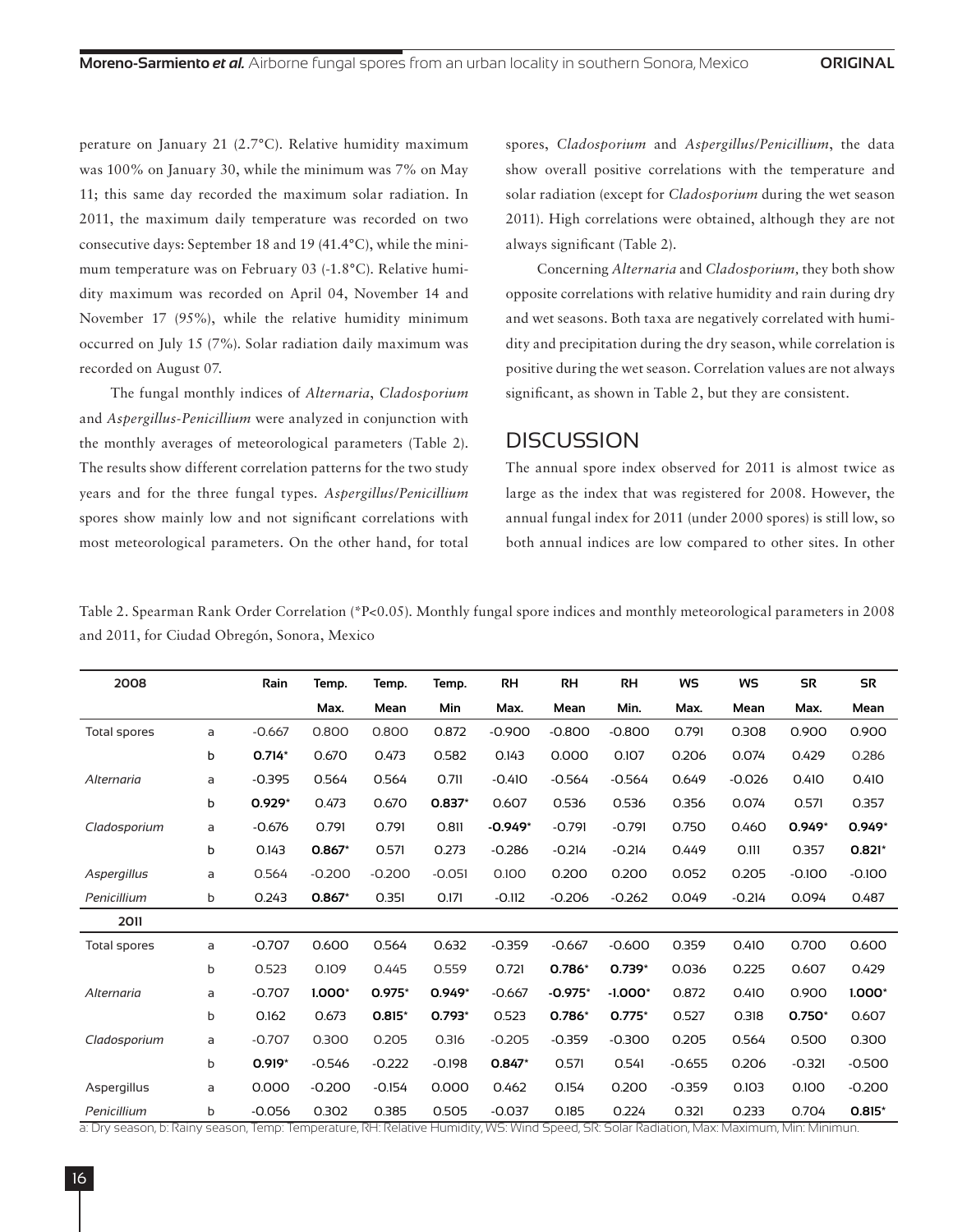regions, the fungal spore concentrations vary depending on the climatic conditions of each locality, but they reach annual indices from 45,000 (González-Parrado *et al*., 2009) to 100,000 spores(Nitiu and Mallo, 2011) in temperate and Mediterranean climates, 11,000 (Adhikari *et al*., 2004) in tropical climates, and 3,500 (De la Fuente *et al*., 2013) to 34,000 (Rocha-Estrada *et al*., 2013) in dry-arid climates. The low spore index at Ciudad Obregón could be attributed to a constant air humidity, but also to the fact that the city is located only 40 km from the coast, on open landscape, and it is likely that coastal winds could transport airborne spores to the east beyond the city.

The cities in the arid regions of Mexico that are comparable to those in our study are Mexicali (Baja California) and Monterrey (Nuevo León). The annual index of fungal spores for Monterrey is 33,576 (Rocha-Estrada *et al*., 2013); the climate in this locality is hot semiarid, BS (h') hw' (e) (García, 1973), and the precipitation is higher (500 mm), which differs from that of our region of study. The winter conditions in Monterrey (which had an average temperature of 11°C and a relative humidity above 86%) in conjunction with the natural vegetation surrounding the city (oak forest, farmland, desertscrub and foothills scrub) may favor the proliferation of fungi (Escudero *et al.*, 2007), making the annual spore index much higher than that in our study.

Conversely, in Mexicali, Baja California, the area is a hot desert, with a BW (h') hs (x') (e') classification (García, 1973), the annual precipitation is 72 mm, and the annual spore index is 3,468 (Ahumada-Valdez *et al*., 2006; Quintero *et al*., 2006; De la Fuente *et al*., 2013). These numbers are the closest to those in our study, which can be explained by its similar climate to that of Ciudad Obregón, with very high temperatures during the summer months. Although the relative humidity and precipitation are much lower in Mexicali, the meteorological parameters that generally favor the presence of fungal spores in the air from Ciudad Obregón are the temperature and solar radiation, while relative humidity only correlates positively during the wet season (Table 2). The same patterns were found for temperate (Rodríguez-Jato *et al*., 2005) and subtropical (Abdel Hameed *et al*., 2012) zones. Mexicali is similar to Ciudad Obregón in that it is surrounded by large swaths of agricultural land, and the frequency of the dominant spores is also very similar to that of

Ciudad Obregón. *Alternaria* is also the primary fungus in Mexicali, with a 33% prevalence, and *Cladosporium* accounts for approximately 10% of the fungi (Ahumada-Valdez *et al*., 2006).

The dominance of *Alternaria* in our study differs from other studies in which *Cladosporium* is typically the major taxon. *Alternaria* spores are larger, have higher aerodynamic diameter and show greater speed fall than *Cladosporium* (McCartney *et al*., 1993; Yamamoto *et al*., 2014). For this reason, the *Alternaria* concentration is lower than that of *Cladosporium* in most aeromycota studies (González and Candau, 1994), and *Alternaria* is instead favored in arid zones by resuspension in the air (O'Rourke, 1986). On the other hand, *Alternaria* is found in indoor and outdoor spaces; its spores are common in soils, fertilizers, wood and foodstuffs, and it is one of the major pathogens of plants (Maya-Manzano *et al*., 2016) such as tomatoes, carrots, asparagus (Tay and Sepúlveda, 2011) and cereals (Prescott *et al*., 1986; Weikl *et al*, 2015). This pattern explains its abundance in Ciudad Obregón, as the city is surrounded by crops all year long. The harvests begin in April and end in September (Distrito de Riego del Valle del Yaqui, 2015), coinciding for the most part with the continuous presence of *Alternaria*. This continuous planting is also true for Mexicali. High levels of *Alternaria* related to crops had previously been highlighted by Mitakakis *et al*., (2001) and Abdel Hameed (2005), for Australia and Egypt, respectively. The present study shows that this pattern is extensive to North America, and must be considered as particular to subtropical cities surrounded by vegetable crops.

Even through the use of other methodologies, such as mycological studies by sedimentation in culture plates (for outdoor environments) in which the colony-forming units (CFUs) were counted, *Alternaria* is determined to be the primary component of city air from arid regions that are surrounded by extensive crops, such as Phoenix (Arizona, USA) (Goodman *et al*., 1996). However, *Cladosporium* is the most abundant taxon in most aeromycota studies, according to this technique. In the Arizona city of Tucson, where agriculture is not as extensive, *Cladosporiu*m is the dominant taxon, representing 29% of the total airborne spores (Madson, 1967). Similarly, in Mexico City and Mérida, Yucatán (Mexico),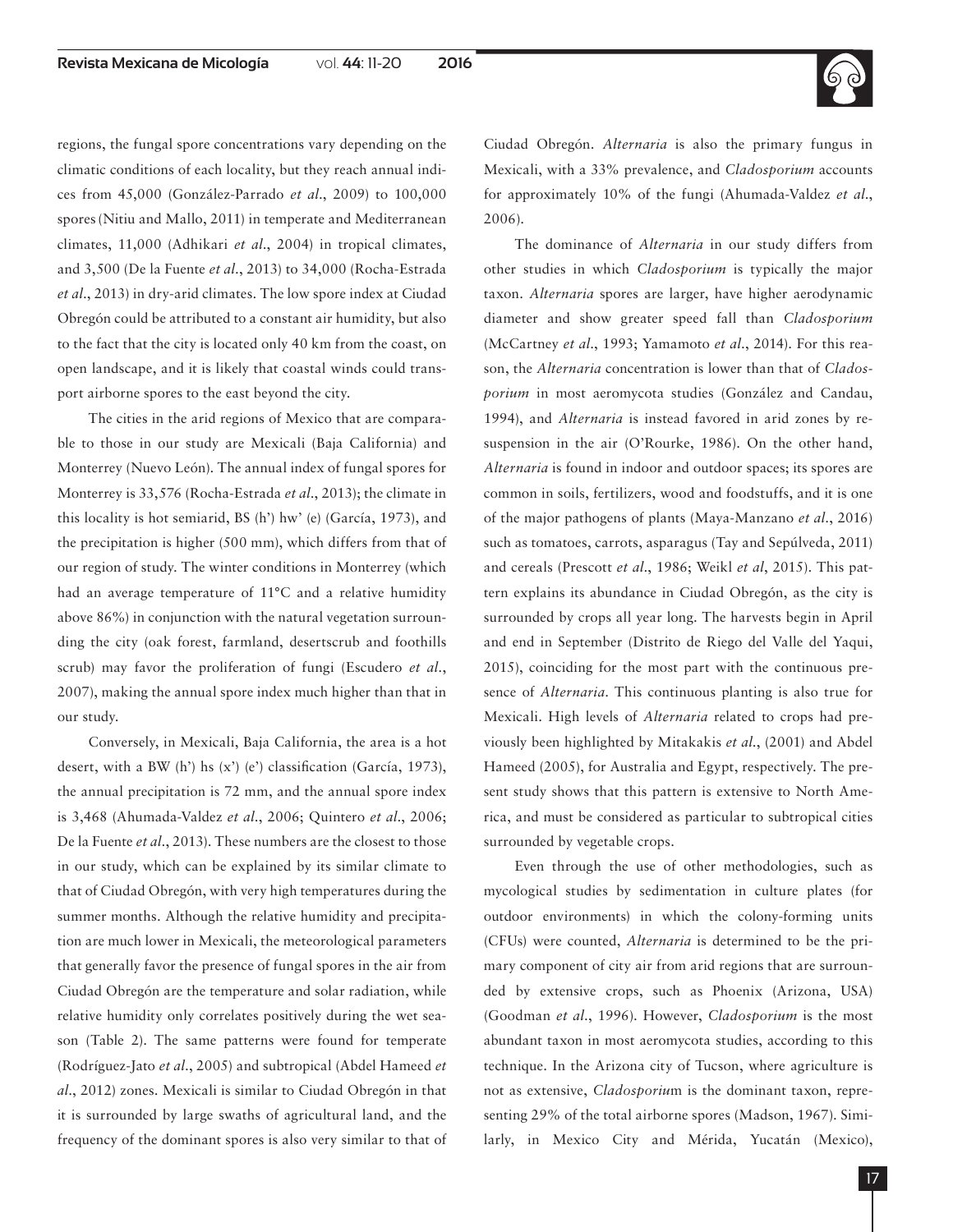*Cladosporium* is a major air component, followed by *Aspergillus*, *Penicillium* and *Alternaria* (Rosas *et al*., 1986; Rosas *et al*., 1997; Calderón *et al*., 1997; Ponce-Caballero *et al*., 2013). Although these studies were performed with another methodology, *Alternaria* dominance in arid and agricultural regions was recorded as with the Hirst method.

*Cladosporium* is the second-most important fungal genus in Ciudad Obregón, and it represents 23% of the total spore spectrum. This percentage is lower than that of Mediterranean climates in which *Cladosporium* is the primary component, representing 65% or higher of the total fungi (Rodríguez-Jato *et al*., 2005; Ataygul *et al*., 2007; Nitiu and Mallo, 2011). *Cladosporium* can be found in organic and inorganic matter and requires a humidity of at least 80% to grow; its optimal temperature is between 18 and 28°C, although it can grow at -6°C. Quintero *et al*. (2010) suggest that the *Cladosporium* concentration increases at Mexicali as the relative humidity decreases; this is what may be suggested for Ciudad Obregón, but only for the dry season. However, Sánchez-Reyes *et al*. (2009) show that *Cladosporium* is positively correlated with relative humidity and rain at Valladolid (Spain). In our study, there is a different response of *Cladosporium* spores to relative humidity and precipitation during the dry (negative correlation) and wet (positive correlation or low negative in 2008) seasons. In Ciudad Obregón, where the relative humidity is constant throughout the year (Figure 4), this can reflect the low concentration of this genus. The same seasonal correspondence pattern applies to *Alternaria* in this study.

The *Aspergillus*/*Penicillium* fungal type is found in the air from Ciudad Obregón, at a 13% prevalence. This type of fungus is found in all regions of any latitude (Okten *et al*., 2005), especially in organic matter and even in fruits, vegetables, bread, and cheese at room temperature or inside refrigerators. Its optimal growth temperature is not known, but some experiments have shown that it is 25°C (Arias-Cifuentes and Piñeros-Espinoza, 2008). In our study, this spore type shows sporadic and isolated maxima. According to other techniques with another type of sampler (Allergenco® MK3) and fungus-specific staining, *Aspergillus*/*Penicillium* can represent up to 60% of the spores in tropical regions (Quintero *et al.*, 2010). An important factor to mention here is that its spores are almost indistinguishable because of their size (2 -5 µm) and transparency, except when they form clusters.

There are few data on aeromycota for arid zones, but these findings indicate that the dominant genera are *Alternaria*, *Aspergillus*/*Penicillium* and *Cladosporium,* such as in this study. Given the high allergenicity of these genera of fungi, this scenario has profound implications for public health. *Cladosporium* and *Alternaria* have been mentioned as the most common allergenic fungi (D'Amato *et al*., 1997), causing allergy, rhinoconjunctivitis and asthma; moreover, a notorious prevalence in pediatric population states for *Alternaria* (Peat *et al*., 1993; Bartra *et al*., 2009). This is decisive for northwest Mexico, where *Alternaria* is usually the dominant genus, followed by *Cladosporium*, in cities located in arid climates and surrounded by crops. The use of fungicides to optimize crops in these areas is thought to have a selective effect on fungal diversity, favoring *Alternaria*, which must be evaluated in the context of both human and crop health.

*Aspergillus*/*Penicillium* does not have a clear seasonal pattern when studied using the Hirst method, and its lower presence in the air suggests the need for complementary surveys based on other sampling and analysis principles to determine the concentration and seasonality of this fungus with higher precision. Concerning *Curvularia, Drechslera, Fusarium* and *Mucor*, they are present in all studies on aeromycota; however, they usually occur in low concentrations (González-Parrado *et al*., 2009; Almaguer and Rojas-Flores, 2013; Barros *et al*., 2014; Shams-Ghahfarokhi *et al*., 2014); such is also the case for Ciudad Obregón.

In our study, airborne fungal spores index is low; however, hospitals and clinics report patients with allergic symptoms, which are attributed through skin prick tests to the main airborne allergenic fungi (*Alternaria, Cladosporium* and *Aspergillus/Penicillium*). Taking in account that these genera are highly related not only to allergic diseases but also to mycotoxins and carcinogenic substances (Maya-Manzano *et al*., 2016), this issue deserves a serious approach for the health sector in the region.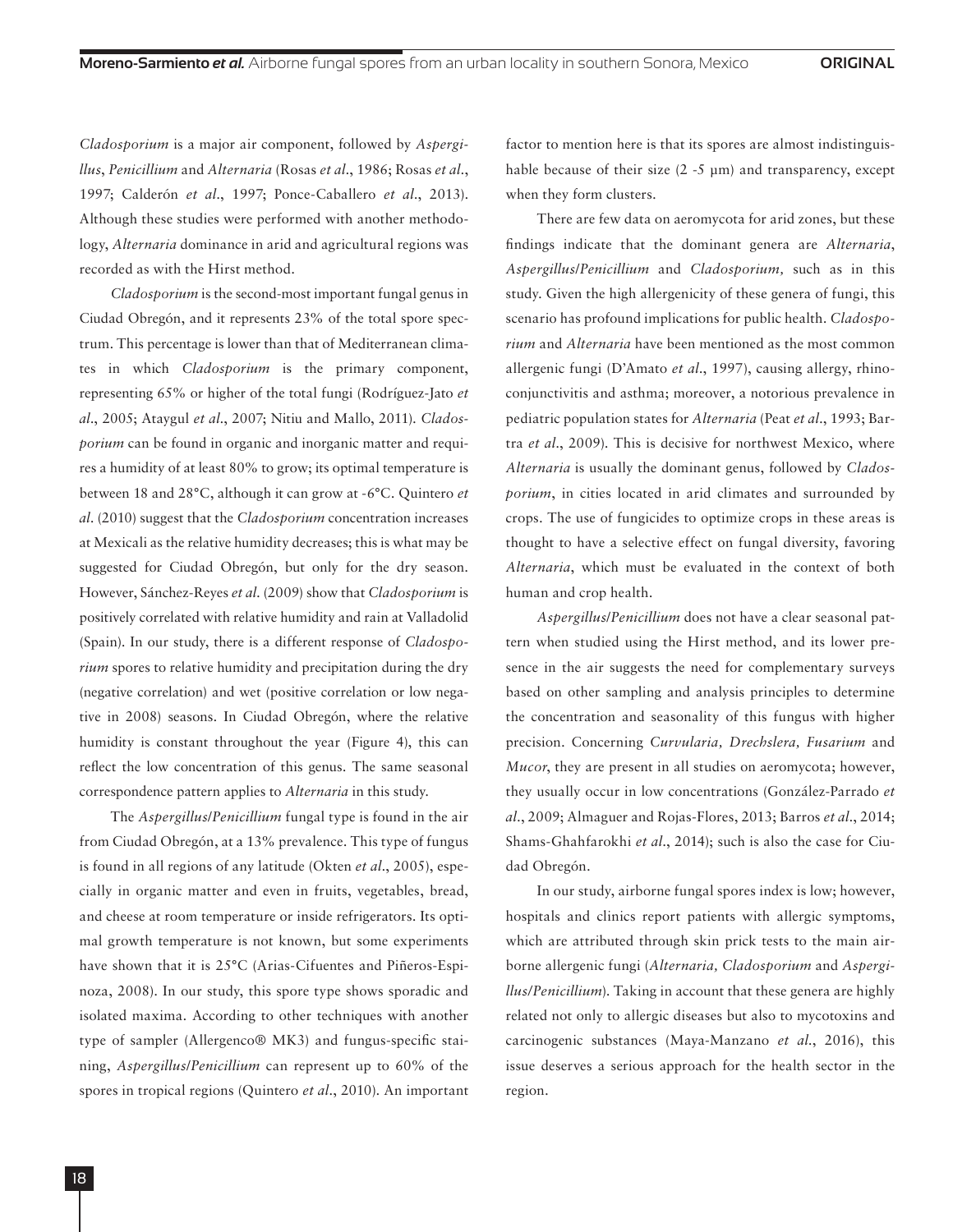### ACKNOWLEDGEMENTS

This work was financially supported by the Mexican "Consejo Nacional de Ciencia y Tecnología" (Becas CONACYT Nacionales 2011-2012 second period), through a fellowship to MMS (CVU: 231500) and by the "Programa Integral de Fortalecimiento Institucional" from the Mexican Secretaría de Educación Pública (SEP). Thanks to Sofía González, Eva Salinas and Leticia Martínez for technical assistance, and to two anonymous reviewers who greatly improved the manuscript.

#### REFERENCES

- Abdel Hameed, A.A., 2005. Vegetation: A source of air fungal biocontaminant. Aerobiologia 21: 53-61.
- Abdel Hameed, A.A., M.I. Khoder, Y.H. Ibrahim, Y. Saeed, M.I., Osman, S. Ghanem, 2012. Study on some factors affecting survivability of airborne fungi. Science of the Total Environment 414: 696-700.
- Adhikari, A., M.M. Sen, S. Gupta-Bhattacharya, S. Chanda, 2004. Airborne viable, non-viable, and allergenic fungi in a rural agricultural area of India: a 2-year study at five outdoor sampling stations. Science of the Total Environment 326: 123-141.
- Agroson, 2014. Red Estatal de Estaciones Meteorológicas de Sonora. www.agroson.org.mx. Accessed 14 Jun 2014.
- Ahumada-Valdez, S.E., M. Quintero-Núñez, P.G. Núñez-Pérez, M. Bocanegra-Olmos, 2006. La contaminación por partículas de polen y esporas en Mexicali: construcción de un mapa polínico. Contaminación y Medio Ambiente en Mexicali 4: 101-123.
- Aira, M.J., F.J. Rodríguez-Rajo, V. Jato, 2006. Comportamiento temporal de las mitosporas de *Cladosporium* en la atmósfera de Galicia (España). Boletín Micológico 21: 19-26.
- Almaguer, M., T.I. Rojas-Flores, 2013. Aeromicota viable de la atmósfera de La Habana, Cuba. Nova Acta Científica Compostelana (Bioloxia) 20: 35-45.
- Arias-Cifuentes, E.L., P.A Piñeros-Espinosa, 2008. Aislamiento e identificación de hongos filamentosos de muestras de suelo de los páramos de Guasa y Cruz Verde. Tesis de Microbiología Industrial. Pontificia Universidad Javeriana, Facultad de Ciencias, Bogotá.
- Ataygul, E., S. Celenk, Y. Canitez, A. Bicakci, H. Malyer, N. Sapan, 2007. Allergenic fungal spore concentrations in the atmosphere of Bursa, Turkey. Journal of Biological & Environmental Sciences 1: 73-79.
- Barros, G.F., S. Montiro, M.A. C. Neto, R. Moura, W.E. Muniz, G.M. de Castro, M. Brandao, 2014. Diversity and dynamics of airborne fungi in Sao Luis, State of Maranhao, Brazil. Revista de Sociedade Brasileira de Medicina Tropical 47: 69-73.
- Bartra, J. , J. Belmonte, J.M. Torres-Rodríguez, A. Cistero-Bahima 2009. Sensitization to *Alternaria* in patients with respiratory allergy. Frontiers in Bioscience 14: 3372-3379.
- Brito-Castillo, L., M.A. Crimmins, S.C. Díaz, 2010. Clima. In: Molina-Freaner, F. E., T.R. Van-Devender (eds). Diversidad biológica de Sonora. Universidad Nacional Autónoma de México, México, D. F. pp. 73-96.
- Calderón, C., J. Lacey, A. McCartney, I. Rosas, 1997. Influence of urban climate upon distribution of airborne Deuteromycete spore concentrations in Mexico City. Aerobiologia 40: 71-80.

CEI Labs. www.ceilabs.com. Accessed January 2015.

D´Amato, G., G. Chatzigeorgiou, R. Corsico, D. Gioulekas, L. Jäger, S. Jger, K. Kontou-Fili, S. Kouridakis, G. Liccardi, A. Meriggi, A.

Palma-Carlos, M.L. Palma-Carlos, A. Pagan, S. Parmiani, P. Puccinelli, M. Russo, F.T. Spieksma, R. Torricelli, B. Wüthrich, 1997. Evaluation of the prevalence of skin prick test positivity to *Alternaria* and *Cladosporium* in patients with suspected respiratory allergy. Allergy 52: 711-716.

- Damialis, A., A.B. Mohammad, J.M. Halley, A.C. Gange, 2015. Fungi in a changing world: growth rates will be elevated, but spore production may decrease in future climates. International Journal of Biometeorology 59: 1157-1167.
- De Ana, S.G., J.M. Torres-Rodríguez, E.A. Ramírez, S.M. García, J. Belmonte, 2006. Seasonal distribution of *Alternaria, Aspergillus, Cladosporium* and *Penicillium* species isolated in homes of fungal allergic patients. Journal of Investigational Allergology and Clinical Immunology 16: 357-363.
- De la Fuente, R.A., G. Tirado-Arias, M. Quintero-Núñez, 2013. Educación ambiental. Una contribución en la solución al problema de la contaminación atmosférica. AR Impresiones, Mexicali. Pp. 37-77.
- Distrito de Riego del Valle del Yaqui, 2015. Fechas recomendadas por el CEVY-CIRNO-INIFAP para los cultivos a establecerse en el ciclo agrícola 2014-2015. http://drryaqui.org.mx/fechasdesiembra.html. Accessed September 2015.
- Escudero, O., M.C. Seijo, I. Iglesias, 2007. Evolución de esporas patógenas y no patógenas durante cuatro campañas en un almacén de patata. Polen 17: 7-21.
- Esqueda, M., M. Coronado, A. Gutiérrez, R. Valenzuela, S. Chacón, R.L. Gilbertson, M. Lizárraga, G. Moreno, E. Pérez-Silva, T.R. Van Devender, 2010. Hongos. In: F. E. Molina-Freaner, T. R. Van-Devender (eds.), Diversidad biológica de Sonora. Universidad Nacional Autónoma de México, México D. F. Pp. 189-205.
- Felger, R., M. Johnson, F. Wilson, 2001. The trees of Sonora, Mexico. Oxford University Press, New York.
- Galán, C., P. Cariñanos, P. Alcázar, E. Domínguez-Vilches, 2007. Spanish aerobiology network: Management and quality manual. Universidad de Córdoba Press, Córdoba.
- García, E.,1973. Modificaciones al sistema de clasificación climática de Köppen (para adaptarlo a las condiciones de la República Mexicana). Universidad Nacional Autónoma de México, México, D.F.
- González, F.J., P. Candau, 1994. *Alternaria* y *Cladosporium*: Aeroalérgenos en la atmósfera de Huelva. Stvdia Botanica 13: 83-86.
- González-Parrado, Z., C.R. Fuertes-Rodríguez, S. De Castro-Alfageme, A.M. Vega-Maray, D. Fernández-González, R.M. Valencia-Barrera, 2009. Análisis de esporas fúngicas alergénicas en la atmósfera de León, Miranda de Ebro y Zamora (España). Polen 19: 31-47.
- Goodman, D.H., W.T. Northey, C.R. Leathers, T.H. Savage, 1996. A study of airborne fungi in the Phoenix, Arizona, metropolitan area. Journal of Allergy 38: 56-62.
- Hammed, A., A. Awad, 2004. Vegetation: A source of air fungal biocontaminant. Aerobiologia 21: 53-61.
- Información Aerobiológica en Extremadura "AuroUEX" www. aerouex.es. Accessed March 2015.
- Instituto Nacional de Estadística y Geografía (INEGI), 2005. Carta de clima, 1:1 000 000. Municipio de Cajeme, Estado de Sonora, México.Instituto Nacional de Estadística Geográfica (INEGI), 2010. Censo de población y vivienda del Estado de Sonora, México.
- Lopez-Perez, G., B. Morfin, J. Huerta, F. Mejia, J. Lopez, G. Aguilar, J. L. Rivera, L. Lopez, F. Vargas, 2009. Prevalencia de las enfermedades alérgicas en la Ciudad de México. Revista Alergia México 56: 72-79.
- Madson, R.A., 1967. The incidence of airborne fungi in the Tucson, area. M. Sc. Dissertation. University of Arizona.
- Maya-Manzano, J. M., M. Muñoz-Triviño, S. Fernandez-Rodriguez, I. Silva-Palacios, A. Gonzalo-Garijo, R. Tormo-Molina, 2016.